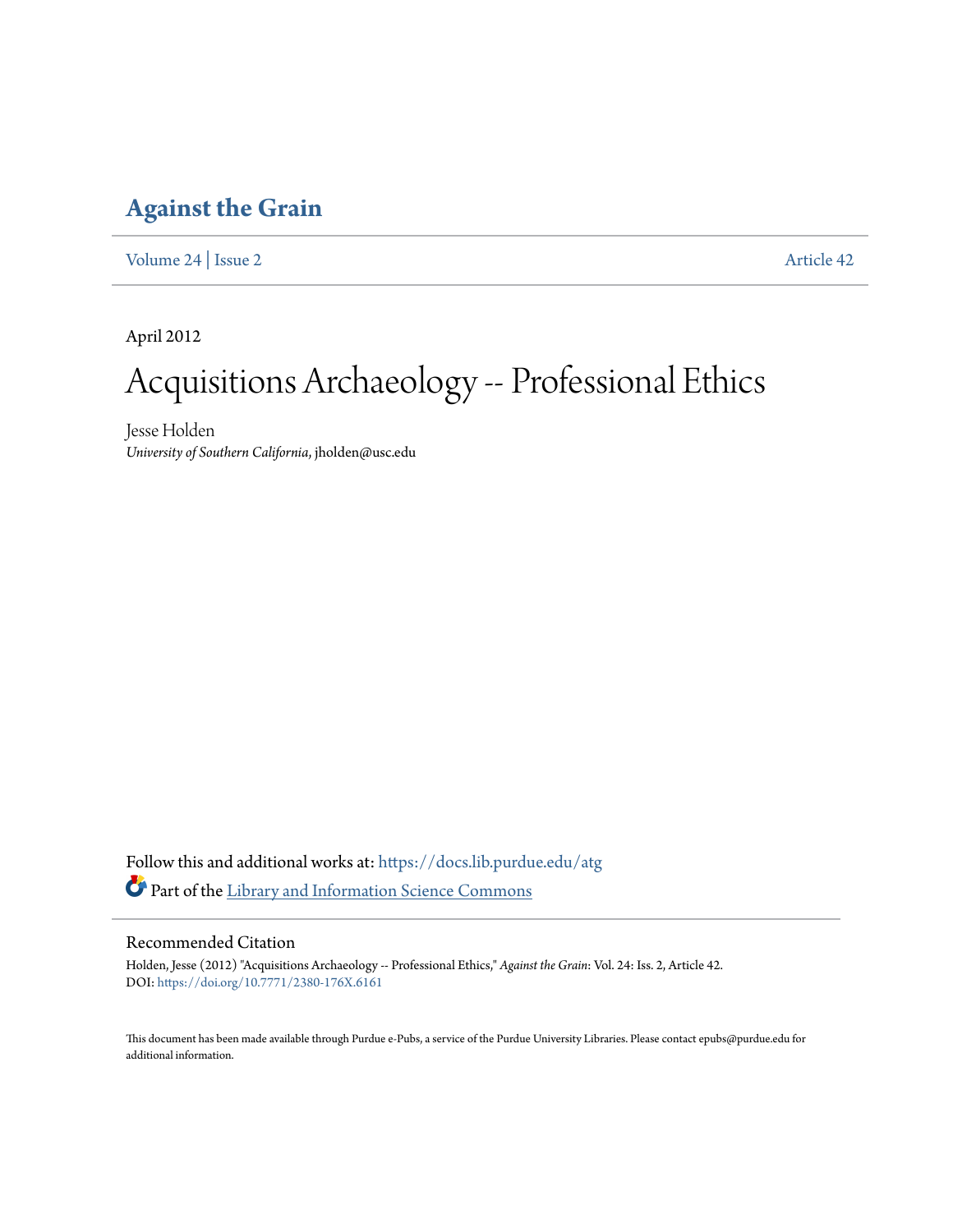### **Vendor Library Relations** *from page 71*

The pros won that, but the cons had made a good run. If there had been a betting line, they'd have beaten the spread. For an "information school" class, I thought these students had come pretty close to discussing what actually goes on in libraries. This runs counter to what's a common complaint of today's jobholders about new librarians, that they have a weak grasp of the "real world" of libraries. This group, it seemed to me, once out there in the real world, wouldn't be completely in the woods when the time came to jointly assess a journals package, or an eBook deal, or a database offer, not, at least, lost in the surrounding group dynamics.

Following a break it was my turn, and after the debate I tried to make the point that consortia aren't only and always about getting a good price. A group of libraries with money in hand can influence vendor development priorities. This kind of dynamic can produce winners all around — for the vendor, new business and a new service that can be brought to other libraries; for the libraries, a new way to stretch the budget or to gain efficiencies that hadn't before been possible. Libraries and vendors, when this occurs, can help each other grow. That seemed a new point of view, contrary to what they'd heard in other classes. "We thought," one student said, "that vendors all were evil." The class I was visiting was called "Managing Vendor Relations," but evidently other courses

took a less blandly benign view of what vendors are about.

I suppose there is evil in the world of library vendors, true enough; but so far as I can see, no more so than in any other walk of life. Part of my assignment for the day, in fact, was to talk about how a student in their chair might end up working as a vendor one day, with my own case as case in point, how I came to move from librarian to the other side, a change that had never been in my plans. It was all harmless enough. I'd been a reference librarian, after a few years needed a change of scenery, and the new job I found happened to be with a small book vendor, located nearby.

A few slides helped tell the story. Some were meant to illustrate change over the years since I'd made that switch, less any particular change than the degree of it I'd seen in libraries, and that they could certainly expect to see over their own careers. One slide showed the deep forest green of a run of **H.W. Wilson's** *Reader's Guide to Periodical Literature*, each spine nearly the width of a catalog card, a staple if ever there was one to librarians in the early 1980s, a "reference tool" I'd learned about in library school and must have put to use easily a thousand times for reference questions over my several years behind that desk. I am sure that even today, through muscle memory alone, I could walk a patron to the Reference shelves, remove two or three of those sturdy volumes that opened so flatly onto an index table, flip through the fine pages — thin as a membrane, almost translucent — and within minutes have a nice list of magazine articles ready on nearly any subject a patron could raise. Where would we have been without the *Reader's Guide*?

Another show of hands. Who had used the *Reader's Guide*? The students were young, but I figured a few of them must somehow, somewhere have encountered the *Reader's Guide*. We could have a shared salute to an artifact that in its day had done good service. But there were no hands. Some of you must at least know of the *Reader's Guide*? No, no one had heard of it, not the students, not even the professor. If this was a lesson about change, it was a lesson most of all for me — whose library training was apparently closer to the age of **Melvil Dewey** than to the experience of this classroom in 2012.

I told the students they were fortunate their professor gave them some exposure to the business side of libraries, since one way or another each of them would need to reckon with it. All I'd learned about in library school were things like — and searching for the most arcane piece of knowledge I could recall — things like, my memory served up, what a main entry was. They laughed. The class actually knew what a main entry was. Another surprise. And a connection, although not where I'd have thought to find one. After class, one of the students walked up for a chat. The lesson about change must have gotten through to her too, since she said to me, referring to those *Reader's Guide* days, "It seems like a much simpler time," and what could I do but agree?

# Acquisitions Archaeology — Professional Ethics

Column Editor: **Jesse Holden** (Head, Acquisitions, USC Libraries, University of Southern California) <jholden@usc.edu>

The "Statement on Principles and Standards of Acquisitions Practice" was adopted by the **ALCTS** Board of Directors at **ALA Midwinter** on February 7, 1994.<sup>1</sup> The "Statement" had been developed by the Acquisitions Section Ethics Task Force. While this statement seems to fulfill the destiny of the task force in a rote kind of organizational way, something is clearly wrong. How is it that an ethics task force develops a "statement on principles and standards?" *Why not develop a code of ethics?*

The "Statement" stands, to this day, as the closest thing we have in acquisitions to a code of ethics. But it does not garner the formal designation of a "code" and is saddled with

a rather prosaic title. One would, presumably, know exactly what a "code of ethics" is but what, exactly, is a "statement on principles and standards?"

More than a year before the adoption of the "Statement," the conversation about ethics was well underway. **Karen A. Schmidt** declares that "ethics is the

hot topic of the nineties," and not just for libraries.2 **Barbara Dean**, Assistant Coordinator for Collection Analysis at Fairfax County Public Library, takes this topic head-on in "an attempt to codify the principles acquisitions librarians, their institutions, and their suppliers agree belong in a code of ethics" in the November 1992 issue of *Against the Grain.* 3 That the eightpoint code she posits is not perfect should not be a surprise; ethical codes are seldom set in stone after one person puts an idea in an article. But neither should it have derailed the entire project of a professional code of ethics.

However, that is exactly what seems to have happened. Three responses to **Dean's** "Code" are included in this issue of *ATG*

immediately following her proposed code that all seem to converge on one point: the apparent impossibility to codify the ethics of professionals involved in library acquisitions.

Of course, it is clearly possible to codify ethics of a professional organization. Most professional organiza-

tions have an official code of eth-

ics (including, significantly, **ALA**). A quick glance at **Merriam-Webster Online** will give us a working definition of "ethics" as the "principles of conduct governing a group" or, even more simply, "a guiding philosophy." The threshold for having ethics in the general sense, therefore, is quite low. In a more technical sense, *ethics* is "the philosophical study of morality."4 This latter definition is significant because it underscores the moral dimention of any ethical investigation.

The first respondent to **Dean's** "Code" indicates, while the effort of seeking and defining ethical standards is "a noble cause," the effort "may be impossible" — and seeks to demonstrate as much by pointing out that many facets of acquisitions librarianship may fall into a gray area. $5$  This is a troubling notion, that as a group of professionals engaged in ostensibly the same kind of work that we are not able to define our ethical standards; the working definition of ethics noted above casts a wide net indeed.

The second respondent notes that failing to write (that is, *codify*) our own ethics allows us to endow ourselves with "flexible ethics," used specifically to "assuage any guilt for